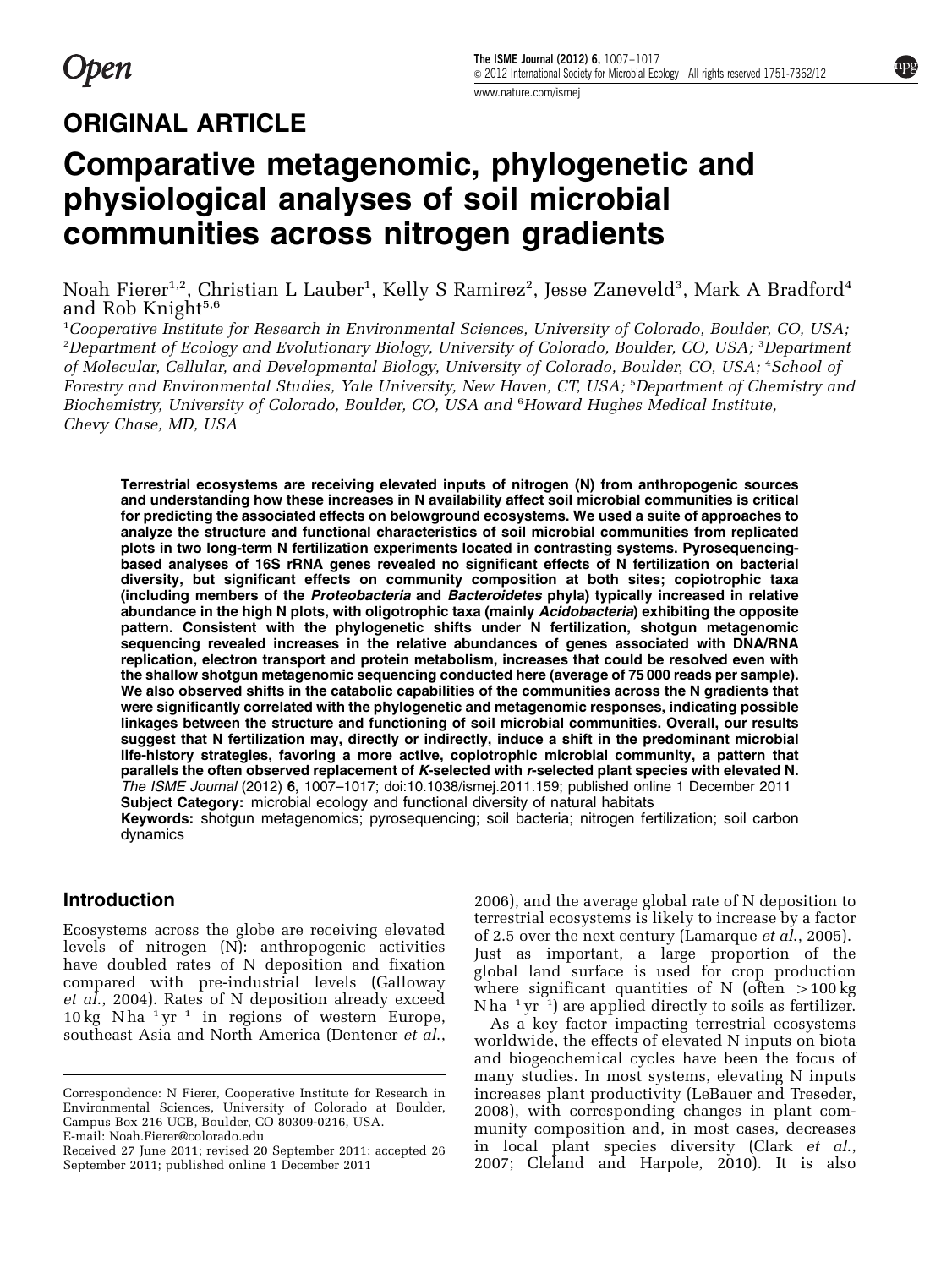well-established that microbial taxa associated with specific components of the soil N cycle (for example, nitrifiers) often change in relative abundance when soils are amended with N. We know far less about how elevated N inputs will influence the structure, and associated functioning, of the entire belowground microbial community.

Recent studies have demonstrated N effects across a range of sites on both bacterial (for example, [Campbell](#page-9-0) et al., 2010; [Wessen](#page-10-0) et al., 2010) and fungal communities (for example, Frey et al[., 2004;](#page-10-0) [Egerton-Warburton](#page-10-0) et al., 2007). These shifts in the composition of soil microbial communities with N amendments are likely associated with shifts in the functional capabilities of these communities. Recent lab-based studies (for example, [Strickland](#page-10-0) et al., [2009; Fukami](#page-10-0) et al., 2010) support this possibility by demonstrating that microbial communities are neither functionally redundant nor similar, with changes in their structure influencing rates of ecosystem-level processes. However, beyond the well-established direct effects of elevated N inputs on specific N cycling processes (Lu et al[., 2011\)](#page-10-0), it remains to be tested whether changes in the abundances of microbial taxa with N fertilization translate to changes in community functioning. To test this possibility, one promising approach is to pair phylogenetic analyses with shotgun metagenomics, the direct sequencing of wholecommunity DNA to characterize the genomic attributes of microbial communities. However, shotgun metagenomic analyses are rarely applied to replicated, experimental studies of soil microbial communities because it is implicitly assumed that deep sequencing is required for comparative analyses of highly diverse communities.

We used a suite of complementary approaches to determine how the structure and functional capabilities of soil microbial communities respond to long-term N amendments. We analyzed soils from two experimental N gradients that both received N fertilizer as  $NH<sub>4</sub>NO<sub>3</sub>$ , but have contrasting soil and vegetation types. The phylogenetic structure of the soil bacterial communities was determined by barcoded pyrosequencing (at least 1000 16S rRNA gene sequences per sample), and the functional potentials of the communities were characterized using catabolic assays and shotgun metagenomic profiling (with  $\approx$  75 000 sequences per sample). We used this unique data set to test the overarching hypothesis that prolonged increases in N availability shift the composition of soil microbial communities, their catabolic capabilities and their metagenomes. Such shifts may be, directly or indirectly, related to the changes in microbial carbon dynamics that are typically observed in soils receiving experimental N additions ([Treseder, 2008; Janssens](#page-10-0) et al., 2010; [Liu and Greaver, 2010](#page-10-0)), but the mechanisms underlying these changes in carbon dynamics remain largely undetermined.

## Materials and methods

## Sample collection

Soils were collected in July 2008 from two long-term N addition experiments: one located at the Cedar Creek Ecosystem Science Reserve (CC; Bethel, MN, USA) and one at the Kellogg Biological Station (KBS; Hickory Corners, MI, USA). The CC site was established in 1982 on successional grasslands. The KBS experiment was established in 2001 and is located in an agricultural field with a yearly rotating cropping system that is tilled at the end of each growing season. Both sites receive N fertilizer as  $NH<sub>4</sub>NO<sub>3</sub>$ , with the fertilizer applied either twice (CC) or once (KBS) per year. Detailed information on these two experiments is available online (<http://www.cedarcreek.umn.edu> and [http://www.](http://www.lter.kbs.msu.edu) [lter.kbs.msu.edu](http://www.lter.kbs.msu.edu)). Sample collection and processing methods have been described previously in [Ramirez](#page-10-0) et al[. \(2010\).](#page-10-0) For this study, we selected a subset of the soils included in that study for more detailed re-analysis. Specifically, we analyzed bulk soils from three N amendment levels per site (0, 34 and  $272 \text{ kg}$  N ha<sup>-1</sup> yr<sup>-1</sup> at CC; 0, 101 and 291 kg  $N$ ha<sup>-1</sup> yr<sup>-1</sup> at KBS), with soils collected from three replicate plots per N level (collecting and compositing six soil cores from randomly selected locations within each plot). Although no N fertilizer was applied to the control plots directly, these soils do receive N from atmospheric deposition (likely 10–40 kg N ha<sup>-1</sup> yr<sup>-1</sup>, [Dentener](#page-9-0) *et al.*, 2006). Thus, we refer to these three N treatments as 'low', 'medium' and 'high' N levels. These levels were selected to represent current N deposition rates (the 'low' level), elevated atmospheric N deposition rates (the 'medium' level) and N amendment rates in intensively managed agricultural soils receiving direct fertilizer applications (the 'high' level). In total, 18 samples were included in this study  $(3 \text{ N levels} \times 2 \text{ sites} \times 3 \text{ replicate plots per N level})$ per site). Characteristics of these sites and the collected soils are detailed in Supplementary Table S1, with soil properties and the effects of N on these properties discussed in detail in [Ramirez](#page-10-0) et al. [\(2010\)](#page-10-0). Plant biomass and composition at these sites have been described in [Clark and Tilman \(2008\)](#page-9-0) and [McSwiney and Robertson \(2005\)](#page-10-0).

## Barcoded pyrosequencing of the 16S rRNA gene

We chose to focus solely on the composition and diversity of bacterial communities, because bacteria dominated the metagenomes in all 18 soils (see below) and archaea were rare in these soils  $\zeta$  < 3% of the 16S rRNA sequences; Bates *et al.*, 2011). To analyze the composition of the bacterial communities, we used the procedure described in detail in Bates et al[. \(2011\)](#page-9-0) and Lauber et al[. \(2009\)](#page-10-0). Briefly, we used the MoBio Powersoil kit to extract DNA from 0.25 g of each of the 18 soil samples, with the soils carefully homogenized before subsampling. Amplifications were conducted in triplicate using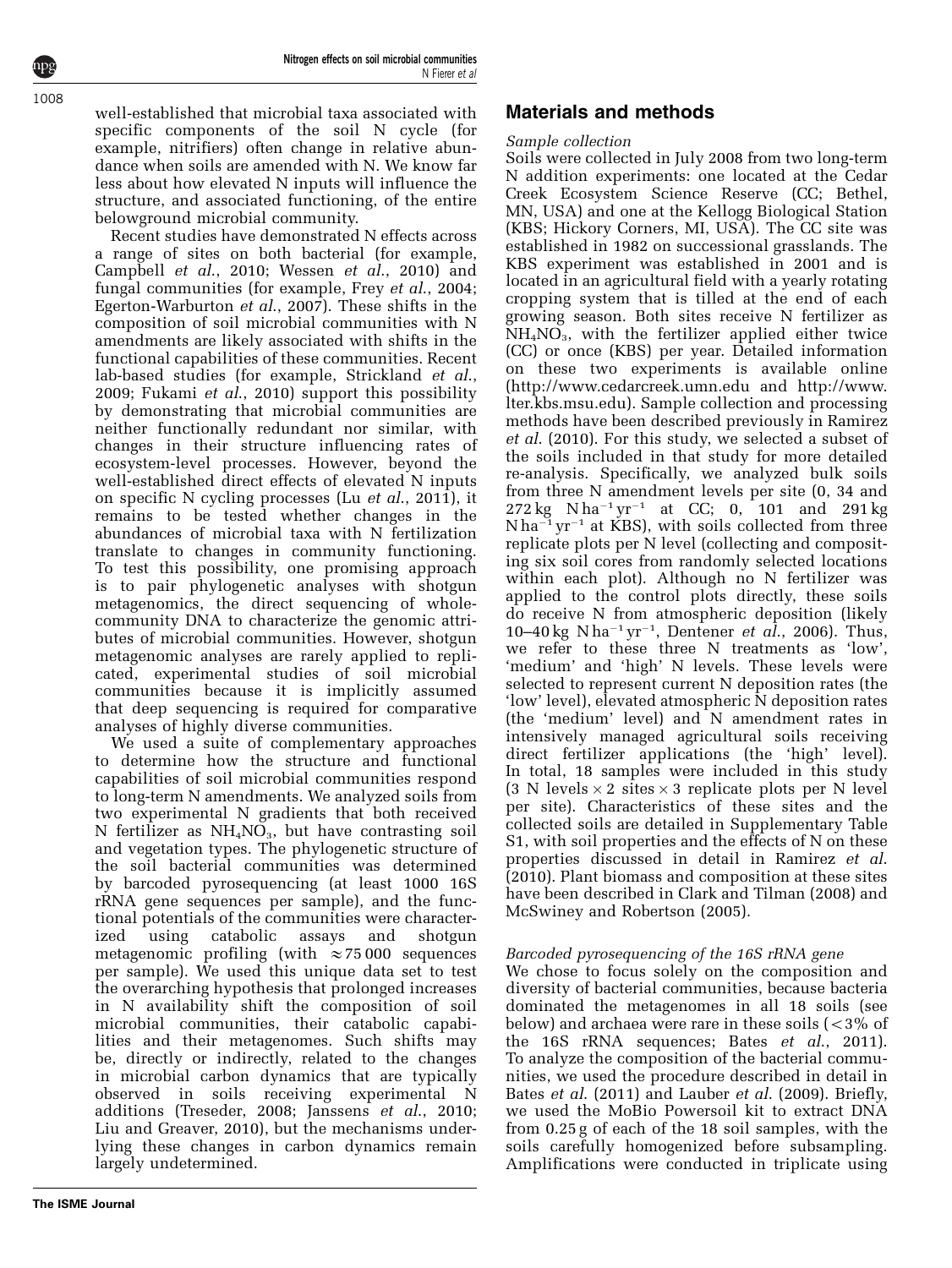$100<sub>c</sub>$ 

the primer set 515f/806r that targets a region of the 16S rRNA gene that yields accurate phylogenetic information (Liu et al[., 2007](#page-10-0)) and should have few biases against any bacterial taxa (Bates et al[., 2011;](#page-9-0) [Bergmann](#page-9-0) et al., 2011). The forward primer also included a 454 adapter, and the reverse primer contained both a 454 adapter and a 12-bp errorcorrecting barcode sequence. All amplicons were cleaned and pooled in equimolar concentrations into a single tube before sequencing on a Roche 454 GS FLX using the Titanium chemistry. The full length of the targeted 16S region was sequenced (approximately 300 bp reads, including the barcode) and, after quality filtering, all samples were rarefied to 1000 sequences per sample before conducting downstream analyses. All sequence analyses were conducted using the QIIME pipeline ([Caporaso](#page-9-0) et al[., 2010\)](#page-9-0). Phylotypes were selected at the 97% sequence similarity level and the taxonomic identity was determined using the RDP scheme. Pairwise distances between communities were determined using unweighted Unifrac, a metric that measures the phylogenetic relatedness of whole communities and is well suited for comparing beta-diversity patterns between complex bacterial communities (Lozupone et al[., 2006, 2011](#page-10-0)).

## Shotgun metagenomic analyses

To obtain sufficient DNA from each of the 18 soil samples for metagenomic analyses (that is, analyses of whole community DNA via random sequencing, not just sequencing of specific, targeted genes), DNA was extracted from the soils (six replicate extractions per soil) using the MoBio PowerSoil kit as described above with modifications to the elution step. Instead of using separate aliquots of solution C6 to elute the DNA from each spin filter, the eluate collected from one spin filter served as the eluent for the next spin filter. Eluent collected from the first spin filter  $(100 \mu l)$  was pipetted onto the second filter and incubated again for 5 min at room temperature before centrifugation. These steps were carried out until all spin filters for a given sample had been eluted. Using this approach, DNA yields were between 1.0 and 2.5 µg per soil, as quantified using the PicoGreen dsDNA kit. The 18 DNA samples  $(1.0 \mu g$  per sample) were prepared for sequencing by nebulization, followed by tagging with GS-FLX-Titanium Rapid Library MID Adapters Kit (454 Life Sciences, Branford, CT, USA) and sequenced with the Titanium LR70 chemistry on a Roche 454 Gene Sequencer. The run yielded 518 Mbp of data, 1.35 million reads in total, with an average read length of 384 bp.

Sequences were assigned to subsystem categories using the MG-RAST web-server (Meyer *et al.*, 2008), with a BLAST threshold of 1e-10 and a minimum read length of 50 bp. Only those reads that matched at least one subsystem category were included in downstream analyses. To estimate pairwise distances between metagenomes, the MG-RAST sequence assignments were first converted to percentages (% of assigned sequences per sample assigned to each category) with pairwise Euclidean distances calculated between each of the 18 samples.

## Catabolic profiling

To compare the relative catabolic abilities of the microbial communities in each of the 18 soils, we used a catabolic profiling assay adapted from [Degens and Vojvodic-Vukovic \(1999\).](#page-9-0) Briefly, 22 different organic carbon substrates (see list in Supplementary Table S4) were added individually to 4g (dry wt. equivalent) of each soil. Net  $CO<sub>2</sub>$ accumulation was measured on an infrared gas analyzer after an incubation period at  $20^{\circ}$ C of 5 or 24 h (for the more recalcitrant substrates). The 22 substrates were chosen to represent a range of substrates potentially available to soil microorganisms, and included more recalcitrant substrates (chitin, cellulose, humic acid and lignin) as well as those that are more labile (amino acids, proteins, carboxylic acids and sugars). Substrates were added at concentrations ranging from 15 to 100 mM in 8 ml of solution with concentrations chosen following [Degens and Vojvodic-Vukovic \(1999\)](#page-9-0). Assays were conducted in duplicate, yielding 828 assays in total (18 soils  $\times$  22 substrates plus the 'water control'  $\times$  2 analytical repeats per substrate per soil). Substrate catabolic rates were calculated as the mean difference from the 'water controls' (those samples that only received water) for each substrate per soil combination. As with the metagenomic data, pairwise distances in the catabolic potentials of the 18 soils were calculated using the Euclidean distance metric after expressing catabolic rates as percentages  $(CO<sub>2</sub>$  production for a given substrate as a percentage of  $CO<sub>2</sub>$  production for all substrates combined).

#### Statistical analyses

Relationships between samples were visualized using principal coordinate analyses (PCoA) from pairwise distances (Euclidean distances for the metagenomic and catabolic profiling data, unweighted Unifrac distances for the 16S data). Using the PRIMER software package (PRIMER-E, Plymouth, UK), the significance levels for differences between sample categories were determined using analysis of similarity tests, with correlations between pairwise distances from different assays determined using Mantel tests [\(Clarke and Gorley, 2006](#page-9-0)). Taxonomic and catabolic diversity levels per sample were estimated using the Shannon index  $(H)$  as calculated from either phylotype relative abundances or percentages of  $CO<sub>2</sub>$ production from each substrate.

## Results and discussion

#### Composition of the bacterial communities across the N gradients

We analyzed soils from three N amendment levels per site, with soils collected from three replicate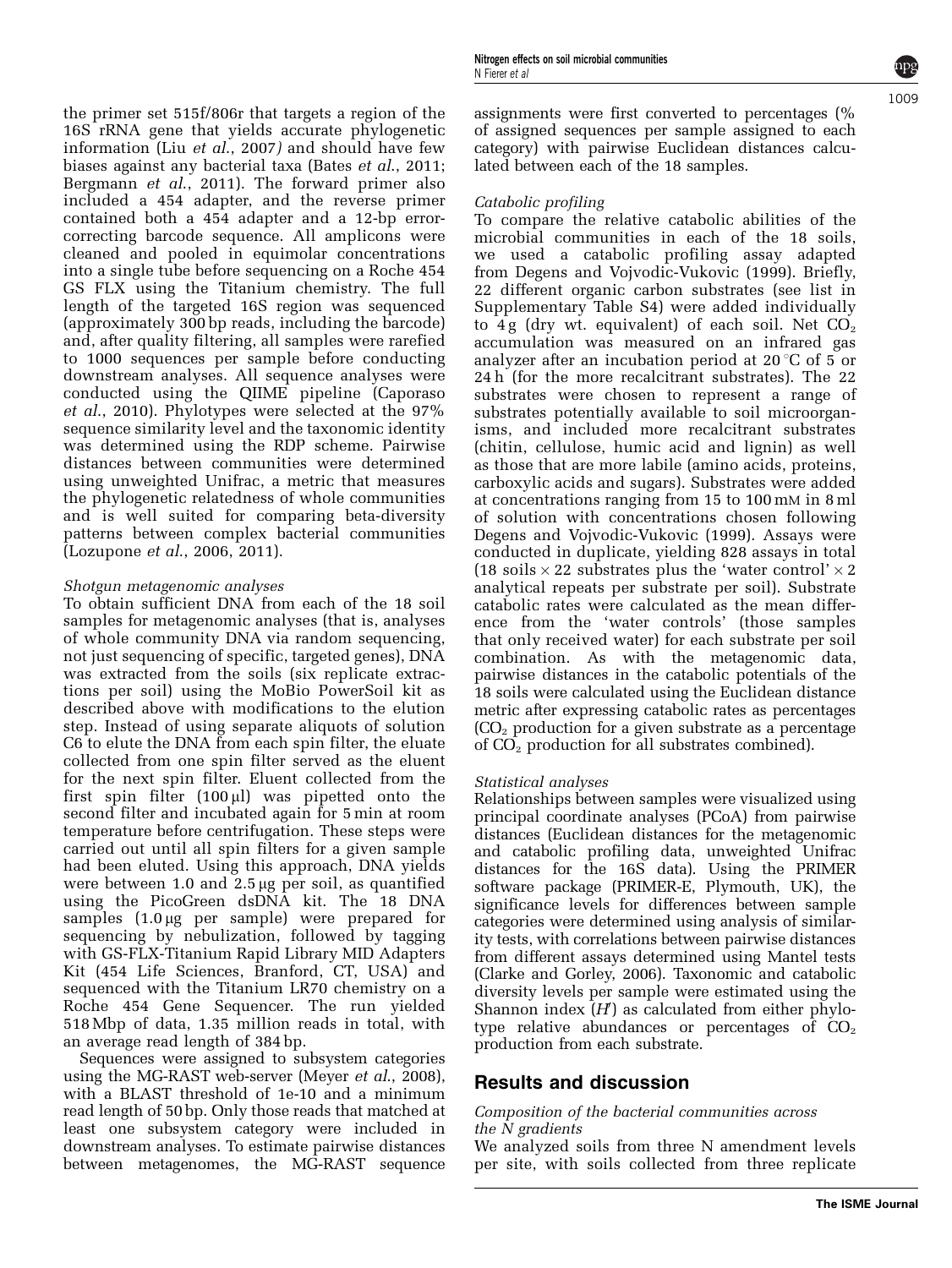<span id="page-3-0"></span>field plots per N level for a total of 18 samples. We obtained up to 3000 high-quality 16S rRNA gene sequences per sample, but all samples were rarefied to 1000 sequences per sample and thus one sample (CC23) was not included in any analyses of bacterial community structure due to insufficient sequence coverage. The soils from the Cedar Creek



Figure 1 Comparison of taxonomic diversity (both bacteria and plants) and catabolic diversity for the plots studied at CC (a) and KBS (b). In all cases, diversity was calculated using Shannon's index  $(H)$ . KBS is a crop monoculture and thus plant species diversity is held constant across all nitrogen levels. Bars indicate 1 s.d.

successional grassland site (CC) had slightly higher levels of bacterial taxonomic diversity (average  $H=6.18$ , s.e.m.  $= 0.04$ ) than the agricultural site at the KBS (average  $H' = 6.05$ , s.e.m.  $= 0.03$ ) (Figure 1), but there was no significant correlation between N addition level and phylotype diversity at either site (Spearman's  $r<0.2$ ,  $P>0.2$  in both cases; Figure 1). In contrast, [Campbell](#page-9-0) et al. (2010) found a decrease in bacterial diversity with N additions, suggesting that the effects of N amendments on bacterial diversity levels are variable and likely site-dependent.

The absence of any significant changes in bacterial diversity across the N gradient at CC contrasts with the plant community responses at this site, where plant diversity strongly decreased with increasing N additions (a pattern examined in detail in [Clark and Tilman \(2008\)](#page-9-0) and references therein). This qualitative contrast between bacterial and plant diversity patterns across the N gradient suggests that the controls on plant diversity and bacterial diversity may not be the same and that one should not necessarily expect higher levels of bacterial diversity in soils with more plant species ([Fierer and](#page-10-0) [Jackson, 2006\)](#page-10-0).

At both sites, the bacterial communities in the plots receiving the highest levels of N addition were significantly different from the communities receiving intermediate levels or no added N (Figure 2a). These high-N bacterial communities differed from those receiving lower amounts of N in having higher relative abundances of Proteobacteria (alpha-Proteobacteria at KBS and gamma-Proteobacteria at CC), Bacteroidetes and Actinobacteria, with lower relative abundances of Acidobacteria ([Figure 3](#page-4-0)). These taxon-specific patterns were fairly consistent across the two sites, even though the sites are distinct with respect to site, soil and vegetation characteristics, a finding discussed in more detail in [Ramirez](#page-10-0) et al. [\(2010\)](#page-10-0). Bacteroidetes and many of the dominant actinobacterial and proteobacterial groups that



Figure 2 PCoA plots illustrating distances between microbial communities in individual samples. (a) Bacterial unweighted Unifrac distances (a measure of phylogenetic dissimilarity between communities). (b) Euclidean distances between metagenomes and (c) Euclidean distances between catabolic profiles. Letters within parentheses in the legends indicate groups of samples that were significantly different  $(P<0.01)$ .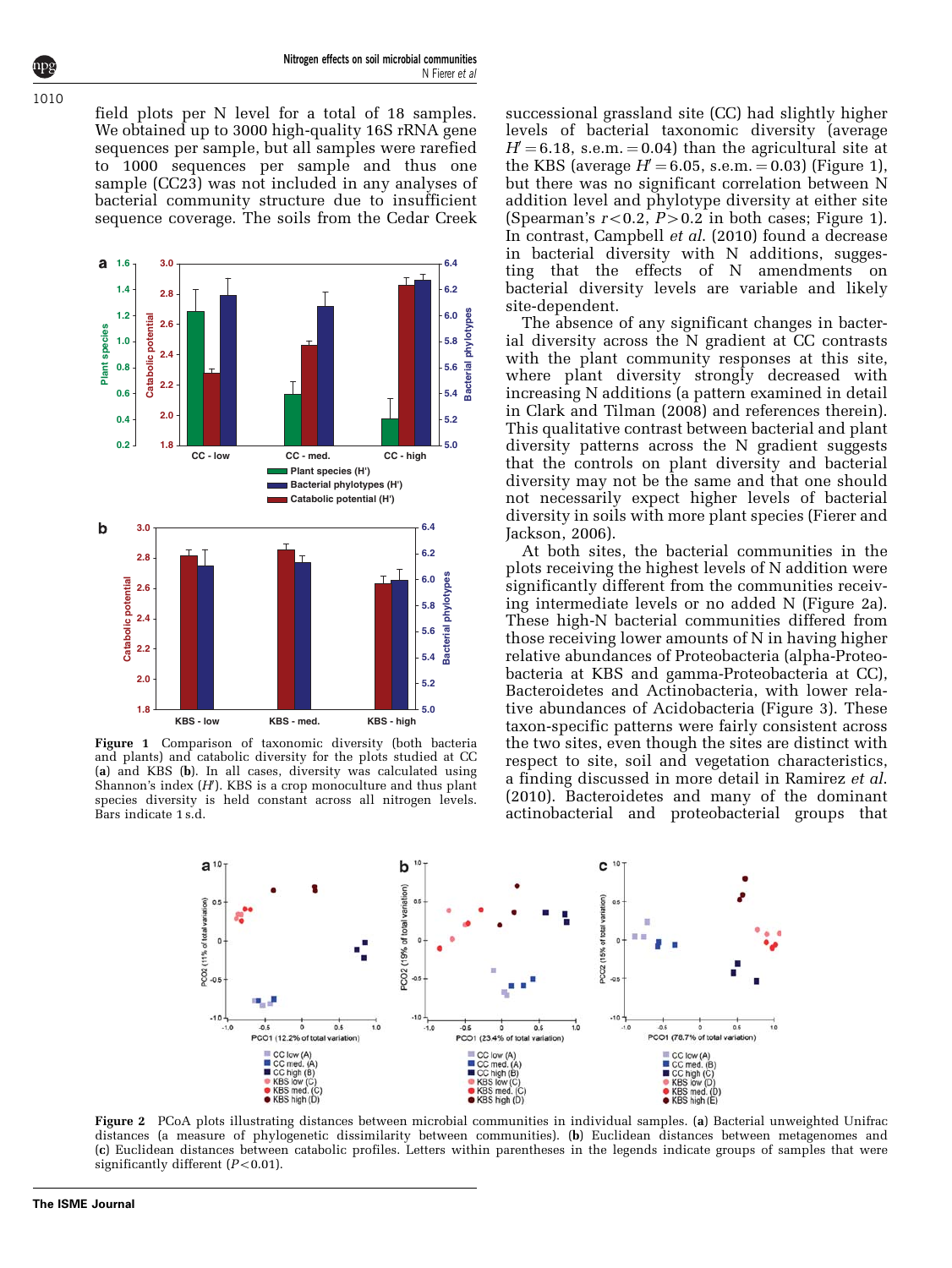$101<sup>1</sup>$ 

<span id="page-4-0"></span>

Figure 3 Changes in the relative abundances of bacterial taxa across the N gradients at the CC (a) and KBS sites (b). Only shown are those taxa with average relative abundances  $>1\%$  at either of the two sites. The numbers on the right indicate the correlation (Spearman's  $\rho$  values) between N input rates and relative abundances calculated across all samples for that site. Bars indicate 1 s.d. For more details on the relative abundances of taxa in these soils, see Supplementary Table S2.

increased in relative abundance across the gradient (Figure 3) have been putatively identified as being copiotrophic taxa (those taxa that thrive in conditions of elevated C availability and exhibit relatively rapid growth rates; Fierer *et al.*, 2007; Eilers *et al.*, [2010\)](#page-10-0). In contrast, there was a decline in the abundance of Acidobacteria, a group that is often considered to be oligotrophic (Fierer et al[., 2007;](#page-10-0) Davis *et al.*, 2011) with slower growth rates and, in all likelihood, the ability to metabolize nutrientpoor and recalcitrant C substrates. Although these copiotrophic–oligotrophic categories are clearly over-simplifications of the broad range of ecological attributes and life-history strategies exhibited by soil microbes, previous work does allow us to identify bacterial taxa that likely fall into these general categories and our results are consistent with community-level copiotroph–oligotroph shifts across the N gradients. This presumed shift in the dominant life-history strategies may be a direct result of the increase in N availability as we would

expect copiotrophic taxa to have lower biomass C:N ratios and higher N demands than more oligotrophic taxa ([Fontaine and Barot, 2005;](#page-10-0) Fierer et al[., 2007\)](#page-10-0). Alternatively, the taxon-specific responses might be an indirect N effect arising from the increase in organic carbon availability associated with the increase in plant productivity in soils amended with N.

Similar taxon shifts to those we observed have been found in other studies examining bacterial community responses to N addition. For example, [Campbell](#page-9-0) et al. (2010) noted that Acidobacteria were relatively less abundant and Proteobacteria (particularly gamma-Proteobacteria) were more abundant in fertilized plots, a pattern also observed in Wessen et al[. \(2010\).](#page-10-0) This apparent consistency suggests that very high levels of N addition may have similar effects on the composition of bacterial communities across sites, but more comprehensive cross-site studies are required to test this hypothesis.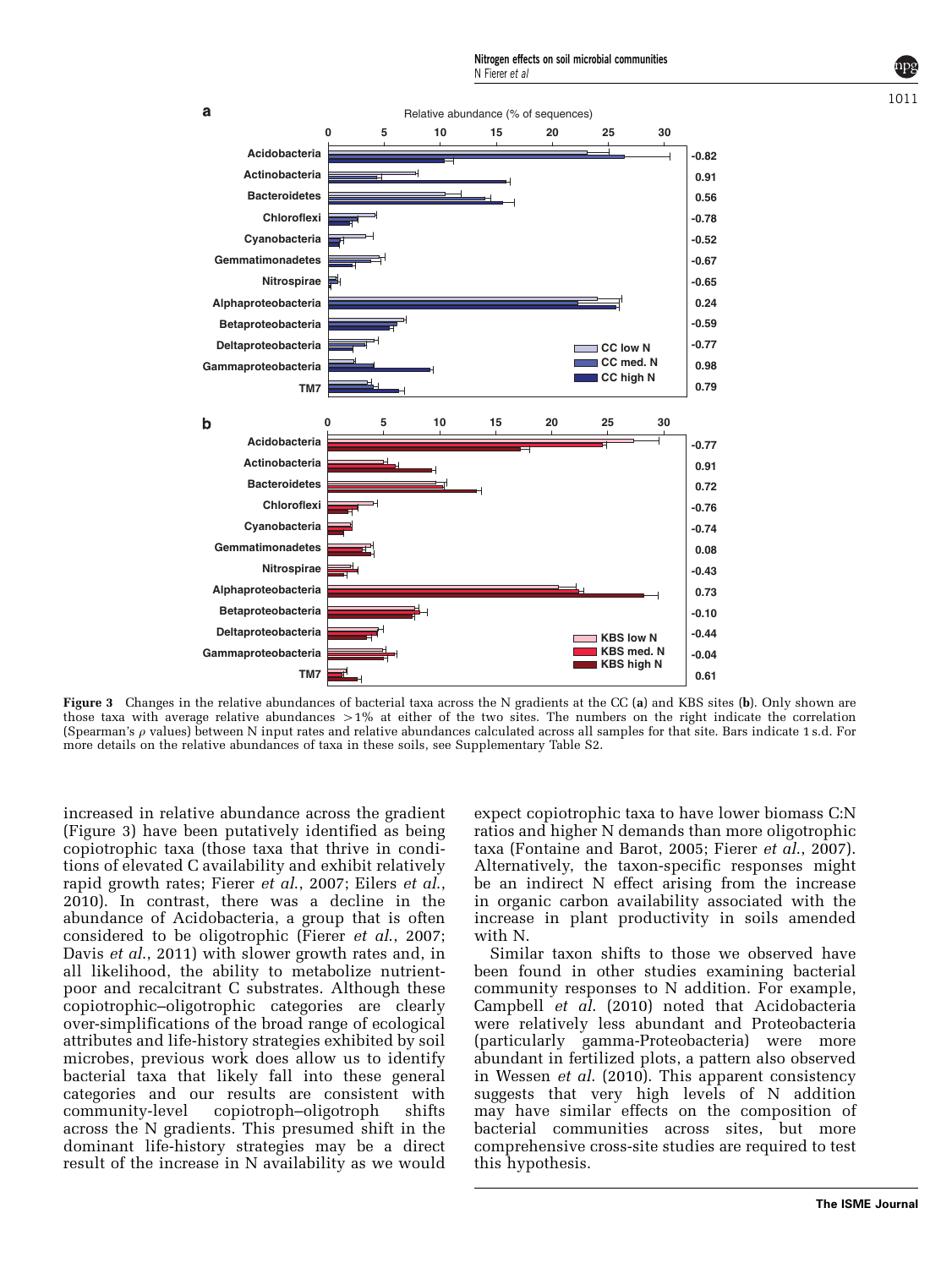**The ISME Journal**

## Characteristics of the metagenomes across the N gradients

Of the approximately 75 000 shotgun metagenomic sequences obtained per sample, only 25–35% of these sequences could be assigned to functional categories, percentages that are similar to those reported in other metagenomic surveys of environmental samples ([Dinsdale](#page-9-0) et al., 2008; Mou et al[., 2008](#page-10-0)). Although the metagenomic libraries were generated from bulk DNA extracted directly from the soil, the metagenomes are most likely reflective of the collective bacterial genomes as  $>98\%$  of the ssu rRNA gene sequences identified from the metagenomic data were bacterial with, at most, 1–2 fungal ssu rRNA gene sequences detected compared to 70–130 bacterial ssu rRNA gene sequences per sample. Although the fungi can represent a significant proportion of belowground biomass [\(Strickland and Rousk, 2010](#page-10-0)), their minimal representation in the metagenome was likely a product of bacteria having higher rRNA gene concentrations per unit biomass.

The level of sequencing depth we used clearly resolved differences in metagenome composition; just as the soils from the two sites harbored distinct bacterial communities, they also differed in their metagenomic characteristics [\(Figure 2b\)](#page-3-0). Also, within each site the characteristics of the metagenomes were significantly affected by N addition, with the soils receiving the highest levels of N having metagenomes that were significantly different from those receiving lower or no N inputs [\(Figure 2b](#page-3-0)). Although the metagenomes from the soils at the two sites were distinct, a subset of the specific gene categories that changed across the N gradients were similar between the two sites, suggesting that some of the soil metagenomic responses to N addition are similar across sites. The shifts in the relative abundances of specific gene categories observed across each of the N gradients [\(Figure 4\)](#page-6-0) are consistent with the bacterial taxon responses, suggesting that the communities become more copiotrophic as N inputs increase. Indeed, we found that genes associated with DNA/RNA replication, electron transport and protein metabolism increased in relative abundance across the N gradients ([Figure 4\)](#page-6-0). We would expect all of these gene categories to be more common in copiotrophic than in oligotrophic bacteria (Fierer et al[., 2007](#page-10-0)), but more detailed genomic analyses of bacteria from across the oligotroph–copiotroph continuum is required to confirm this hypothesis. At both sites, genes associated with urea decomposition are relatively less abundant in the plots receiving the highest levels of N, suggesting that the communities at both sites become less reliant on organic forms of N as additional fertilizer is applied. With the relatively shallow sequencing effort conducted here, many possible genes or gene categories were not sufficiently abundant in the data set to determine accurately changes in their relative abundances across the experiments. This includes genes associated with specific processes likely to be of critical importance to carbon and nitrogen cycling in these systems (including genes associated with  $N_2$  fixation, lignin degradation and ammonia oxidation). Deeper metagenomic sequencing will be required to capture these genes and to build a more comprehensive understanding of how the functional capabilities of the soil microbial communities are impacted by N fertilization.

## Catabolic diversity across the N gradients

The catabolic profiling assays provide a very different perspective on the functional capabilities of these communities across the N gradients as we measured the potential for these communities to catabolize a range of organic carbon substrates. As expected, all substrates were catabolized in each of the 18 soils examined. However, the soils were not equivalent in their relative catabolic capabilities. At CC, the soils receiving the highest levels of N had greater catabolic diversity than the soils receiving less or no added N inputs, a pattern that was reversed at KBS [\(Figure 1](#page-3-0)). Nitrogen addition level also clearly influenced the catabolic capabilities of the microbial communities [\(Figure 2c\)](#page-3-0). Just as with the phylogenetic and metagenomic patterns ([Figures2a and b,](#page-3-0) respectively), soils receiving the highest levels of N had significantly distinct catabolic capabilities from the unamended soils ([Figure 2c\)](#page-3-0), with minimal variability between replicate plots. However, the specific substrates that were favored at high N levels versus lower N levels were not the same at the two sites, that is, the shifts in the relative rates at which individual substrates were catabolized were not consistent across the two gradients ([Figure 5\)](#page-7-0). This may partly reflect phylogenetic or physiological responses of the microbial communities to differences in the amounts and/or types of organic C substrates available at each site across the N gradients (Degens et al[., 2000;](#page-9-0) [Frey](#page-10-0) et al[., 2004\)](#page-10-0). Alternatively, some of the catabolic shifts described in [Figures 2c and 5](#page-3-0) could be related to shifts in substrate use efficiencies or shifts in the fungal communities, which were poorly represented in the metagenomes, but could represent a significant portion of the active biomass pools ([Strickland](#page-10-0) [and Rousk, 2010](#page-10-0)). Advances in understanding links between microbial community structure and function in soils clearly relies on the development of methods to independently assess the functioning of bacterial and fungal assemblages in intact microbial communities or molecular tools that permit simultaneous characterization of the whole community at resolutions proportional to bacterial and fungal activities.

## Methodological considerations

As demonstrated in this and other studies, metagenomics provides a powerful tool for studying the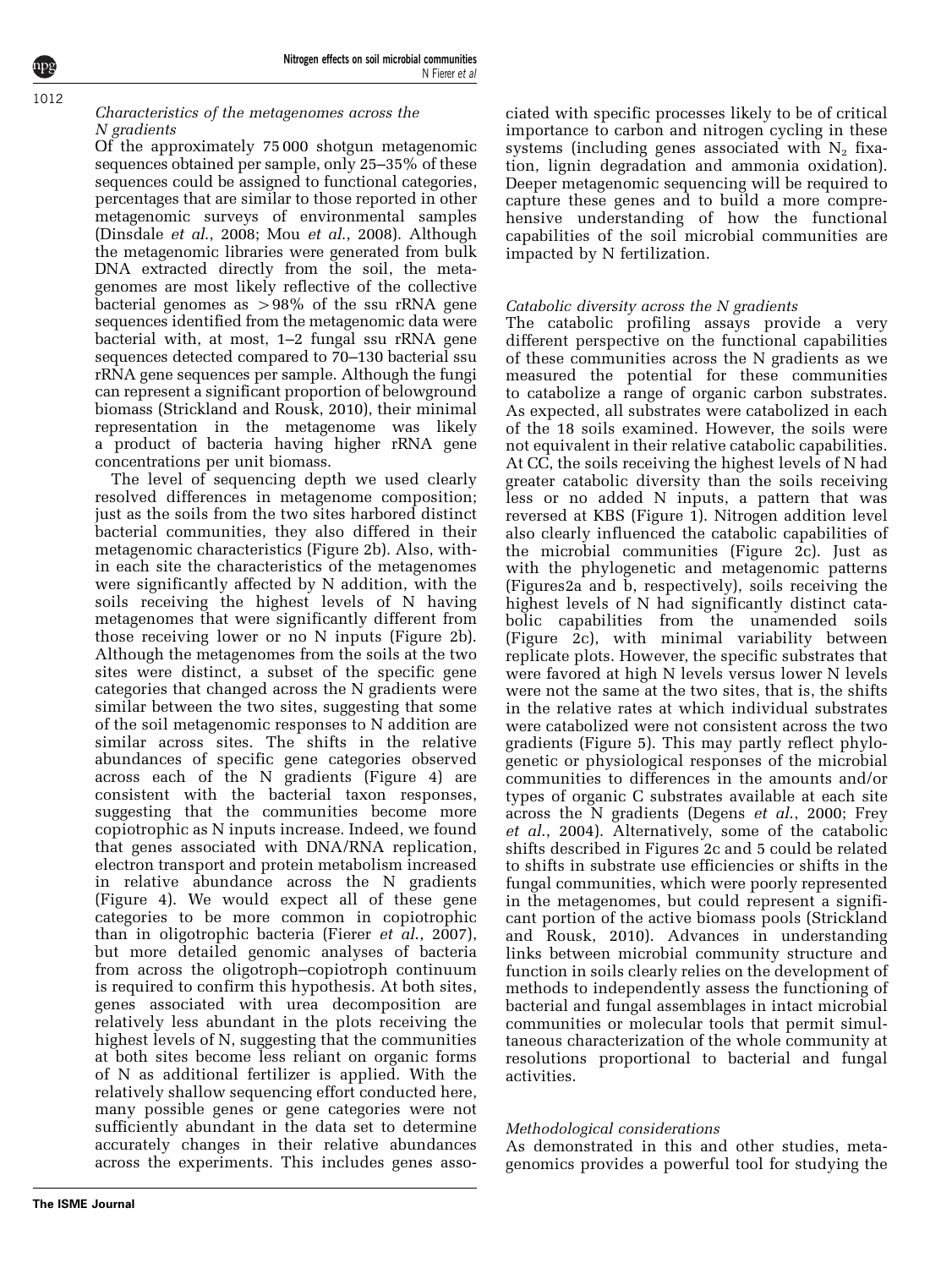<span id="page-6-0"></span>

| a |                                |                                               |                | Low N           |        |        | Med. N         |        |        | High N          |        |                 |         |           |
|---|--------------------------------|-----------------------------------------------|----------------|-----------------|--------|--------|----------------|--------|--------|-----------------|--------|-----------------|---------|-----------|
|   | <b>Subsystem Hierarchy 1</b>   | <b>Subsystem Name</b>                         | Subsystem<br># | A22             | A45    | A54    | D <sub>8</sub> | D23    | D38    | H <sub>17</sub> | H40    | H <sub>52</sub> | Rho     | Mear<br>% |
|   | Respiration                    | Ubiquinone-cytochrome reductase<br>complexes  | 155            | $-0.3$          | $-0.4$ | $-0.4$ | $-0.8$         | $-0.5$ | $-1.3$ | 1.0             | 1.6    | 1.2             | 0.91    | 1.2       |
|   | Respiration                    | FOF1-type ATP synthase                        | 154            | $-0.1$          | $-0.4$ | $-1.2$ | $-0.4$         | $-0.8$ | $-0.8$ | 1.3             | 0.8    | 1.6             | 0.91    | 0.3       |
|   | Cofactors, Vitamins            | Lipoic acid metabolism                        | 96             | $-0.9$          | $-0.5$ | $-1.1$ | $-0.7$         | $-0.4$ | $-0.2$ | 1.2             | 1.6    | 1.1             | 0.97    | 0.1       |
|   | Protein Metabolism             | tRNA aminoacylation                           | 139            | $-0.9$          | $-0.7$ | 0.1    | $-0.6$         | $-0.9$ | $-0.7$ | 0.7             | 1.4    | 1.6             | 0.90    | 4.3       |
|   | Protein Metabolism             | <b>General Secretion Pathway</b>              | 143            | $-0.9$          | $-1.2$ | $-0.3$ | $-0.1$         | 0.4    | $-1.0$ | 1.9             | 0.4    | 0.8             | 0.81    | 0.5       |
|   | <b>DNA Metabolism</b>          | <b>DNA</b> structural proteins                | 106            | $-0.3$          | $-0.8$ | $-1.1$ | $-0.4$         | 0.1    | $-1.0$ | 0.6             | 1.4    | 1.6             | 0.90    | 0.4       |
|   | <b>DNA Metabolism</b>          | <b>DNA-replication</b>                        | 104            | $-0.9$          | $-1.4$ | $-0.7$ | $-0.8$         | 0.0    | 0.6    | 1.5             | 1.2    | 0.3             | 0.80    | 1.4       |
|   | <b>RNA Metabolism</b>          | ATP-dependent RNA helicases                   | 145            | $-0.7$          | $-0.1$ | $-0.1$ | $-0.3$         | $-1.0$ | $-0.4$ | 1.9             | 1.5    | $-0.8$          | 0.83    | 1.5       |
|   | Nucleosides/Nucleotides        | <b>Purine conversions</b>                     | 128            | $-1.4$          | $-0.9$ | $-0.8$ | 0.3            | 0.3    | $-0.6$ | 0.6             | 0.7    | 1.8             | 0.62    | 1.1       |
|   | Amino Acids and Derivatives    | Urea decomposition                            | 2              | 20              | 0.5    | $-0.1$ | $-0.8$         | 0.5    | 0.6    | $-0.8$          | $-0.9$ | $-1.0$          | $-0.70$ | 1.2       |
|   | Motility and Chemotaxis        | <b>Bacterial Chemotaxis</b>                   | 125            | 1.1             | $-0.4$ | 0.6    | 1.4            | 0.5    | $-0.6$ | $-1.7$          | $-0.1$ | $-0.9$          | $-0.67$ | 1.3       |
|   | <b>Motility and Chemotaxis</b> | <b>Bacterial motility: Gliding</b>            | 124            | $-0.1$          | 0.3    | 1.1    | 1.7            | $-0.7$ | 0.6    | $-0.7$          | $-0.8$ | $-1.3$          | $-0.70$ | 0.6       |
|   | Aromatic Cmpd. Metabolism      | Phenylpropanoid compound<br>degradation       | 120            | 0.2             | 20     | $-0.4$ | $-0.2$         | 0.7    | 0.7    | $-1.1$          | $-1.1$ | $-0.6$          | $-0.73$ | 0.6       |
|   | Cofactors, Vitamins            | Fe-S cluster assembly                         | 93             | 1.6             | 1.1    | 0.0    | 0.7            | 0.0    | $-0.1$ | $-0.8$          | $-1.1$ | $-1.3$          | $-0.84$ | 0.1       |
|   | Regulation and Cell Signaling  | cAMP signaling                                | 153            | 1.1             | 1.1    | 1.1    | $-0.1$         | 0.2    | 0.1    | $-1.4$          | $-1.4$ | $-0.6$          | $-0.91$ | 2.5       |
|   | Clustering-based Subsystems    | Tricarboxylate transporter                    | 80             | 0.4             | 1.0    | 0.6    | 0.5            | 0.4    | 0.8    | 1.9             | $-1.1$ | $-0.8$          | $-0.94$ | 0.5       |
|   |                                |                                               |                |                 |        |        |                |        |        |                 |        |                 |         |           |
| b |                                |                                               |                | Med. N<br>Low N |        |        | High N         |        |        |                 |        |                 |         |           |
|   | <b>Subsystem Hierarchy 1</b>   | <b>Subsystem Name</b>                         | Subsystem#     | 201             | 301    | 401    | 204            | 304    | 404    | 209             | 309    | 409             | Rho     | Mear<br>% |
|   | Respiration                    | Ubiquinone-cytochrome reductase<br>complexes  | 155            | $-1.3$          | $-0.1$ | $-0.5$ | $-0.4$         | $-0.6$ | $-0.2$ | $-0.2$          | 1.3    | 2.0             | 0.76    | 1.2       |
|   | Cofactors, Vitamins            | <b>Folate Biosynthesis</b>                    | 94             | $-0.8$          | 0.0    | $-1.5$ | 0.1            | $-1.1$ | $-0.1$ | 0.9             | 1.2    | 1.3             | 0.86    | 1.5       |
|   | Protein Metabolism             | Lipoprotein Biosynthesis                      | 138            | $-1.7$          | $-0.3$ | 0.2    | $-0.2$         | $-1.0$ | $-0.1$ | 1.2             | 1.6    | 0.3             | 0.74    | 0.1       |
|   | <b>RNA Metabolism</b>          | ATP-dependent RNA helicases                   | 145            | $-1.0$          | $-0.6$ | 0.2    | $-1.2$         | $-0.5$ | 0.6    | $-0.1$          | 2.0    | 0.7             | 0.62    | 1.6       |
|   | Cell Wall and Capsule          | Cellulosome                                   | 31             | $-0.7$          | $-1.1$ | $-0.4$ | $-0.2$         | $-0.3$ | $-0.5$ | $-0.1$          | 1.7    | 1.7             | 0.82    | 0.1       |
|   | Potassium metabolism           | Potassium-efflux system                       | 135            | $-0.9$          | $-0.1$ | $-1.0$ | $-0.8$         | 0.4    | $-0.5$ | 0.9             | 0.0    | 2.1             | 0.74    | 0.9       |
|   | Clustering-based subsystems    | Pyrimidine biosynthesis                       | 62             | $-17$           | 0.3    | $-1.5$ | $-0.2$         | 0.2    | 0.5    | 0.8             | 0.2    | 1.4             | 0.74    | 0.1       |
|   | Membrane Transport             | Fructose and Mannose Inducible PTS            | 115            | $-0.9$          | $-0.7$ | $-0.2$ | 0.2            | 0.1    | $-1.5$ | 0.0             | 1.2    | 1.7             | 0.71    | 0.1       |
|   | Carbohydrates                  | Chitin and N-acetylglucosamine<br>utilization | 11             | $-0.2$          | $-0.2$ | $-0.4$ | $-1.0$         | $-1.1$ | $-0.3$ | $-0.1$          | 1.7    | 1.7             | 0.67    | 0.2       |
|   | Amino Acids and Derivatives    | Urea decomposition                            | $\overline{2}$ | 1.9             | $-0.7$ | 0.7    | 0.2            | $-0.3$ | 0.7    | $-1.3$          | 0.1    | $-1.1$          | $-0.61$ | 1.3       |
|   | Secondary Metabolism           | Phytoalexin biosynthesis                      | 163            | 1.5             | 1.0    | 1.0    | $-0.7$         | $-0.4$ | $-0.6$ | $-1.5$          | 0.2    | $-0.5$          | $-0.69$ | 0.1       |
|   | Nucleosides and Nucleotides    | Pyrimidine utilization                        | 129            | 1.0             | 0.4    | 0.7    | $-0.2$         | 0.3    | 0.7    | 22              | 0.3    | $-0.9$          | $-0.73$ | 0.4       |
|   | Clustering-based subsystems    | Tricarboxylate transporter                    | 80             | $-0.4$          | 1.1    | 0.3    | 0.9            | 0.5    | 1.1    | $-1.2$          | $-1.4$ | $-0.9$          | $-0.74$ | 0.7       |
|   | Cell Wall and Capsule          | Lipid A-Ara4N pathway (Gram<br>negative)      | 29             | 0.9             | 1.6    | 0.2    | $-0.1$         | 0.7    | $-0.4$ | $-0.6$          | $-1.7$ | $-0.7$          | $-0.83$ | $1.2$     |
|   | Cell Wall and Capsule          | Rhamnose containing glycans                   | 27             | 1.4             | 1.0    | 1.2    | $-0.6$         | 0.4    | $-0.6$ | $-0.4$          | $-1.0$ | $-1.3$          | $-0.85$ | 1.2       |
|   | Virulence                      | Resistance to fluoroquinolones                | 189            | 1.9             | 0.4    | 0.8    | 0.2            | $-0.4$ | 0.2    | $-0.8$          | $-0.9$ | $-1.4$          | $-0.88$ | 3.2       |
|   |                                |                                               |                |                 |        |        |                |        |        |                 |        |                 |         |           |

Figure 4 Selected gene categories that changed in relative abundance across the N gradient, as estimated from the metagenomic data. For a full list of all gene categories and their relative abundances in each sample, see Supplementary Table S3. Data are expressed as z-scores, with red colors indicating higher z-scores (higher relative abundance compared with the mean for that gene category). (a, b) Results from the CC and KBS sites, respectively, with the header row indicating the specific plot numbers. Only those gene categories that were well correlated with nitrogen addition rates ( $\rho$  values  $>$  0.6 or  $<-$  0.6) are shown here.  $\rho$  Values for each gene category (relating relative gene abundances to N addition rates) are reported to the right of the heatmap along with the details on the mean percentage of assignable sequences in each gene category.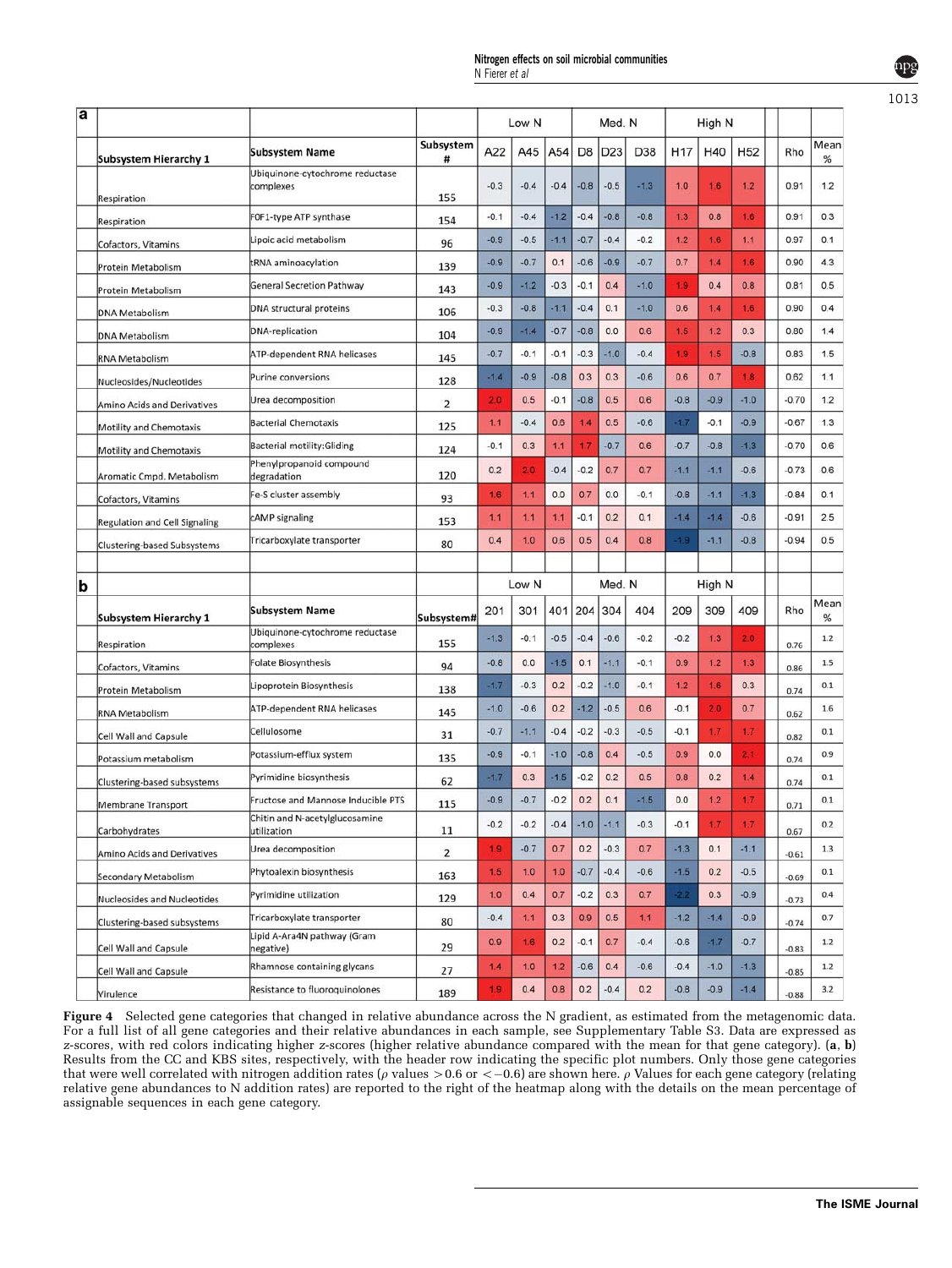#### Nitrogen effects on soil microbial communities N Fierer et al

<span id="page-7-0"></span>1014

| a |                  |        | Low N  |        | Med. N         |            |         |                          | High N |        |              |        |  |
|---|------------------|--------|--------|--------|----------------|------------|---------|--------------------------|--------|--------|--------------|--------|--|
|   | <b>Substrate</b> | A22    | A45    | A54    | D <sub>8</sub> | D23        | D38     | H17<br>H50<br><b>H52</b> |        | Rho    | Mean %       |        |  |
|   | D-Glucose        | $-1.0$ | $-0.8$ | $-0.9$ | $-0.5$         | $-0.3$     | $-0.4$  | 1.4                      | 1.3    | 1.2    | 0.99         | 2.39   |  |
|   | L-Glutamic acid  | $-0.7$ | $-0.8$ | $-0.8$ | $-0.5$         | $-0.5$     | $-0.5$  | 1.3                      | 1.6    | 1.0    | 0.99         | 2.57   |  |
|   | L-Glutamine      | $-0.7$ | $-0.7$ | $-1.0$ | $-0.4$         | $-0.3$     | $-0.6$  | 1.7                      | 1.3    | 0.9    | 0.97         | 1.94   |  |
|   | D-Mannose        | $-0.9$ | $-0.7$ | $-1.1$ | $-0.1$         | $-0.5$     | $-0.6$  | 1.2                      | 1.6    | 0.9    | 0.97         | 2.44   |  |
|   | L-Glycine        | $-0.8$ | $-0.5$ | $-1.1$ | $-0.7$         | $-0.2$     | $-0.5$  | 0.7                      | 1.8    | 1.2    | 0.94         | 0.99   |  |
|   | Sucrose          | $-0.9$ | $-0.8$ | $-0.8$ | $-0.5$         | $-0.4$     | $-0.3$  | 1.7<br>0.4               |        | 1.6    | 0.93         | 2.67   |  |
|   | D-Fructose       | $-0.9$ | $-0.8$ | $-1.0$ | $-0.2$         | $-0.2$     | $-0.5$  | 0.6                      | 2.0    | 1.0    | 0.92         | 2.88   |  |
|   | Palmitic acid    | $-0.2$ | $-0.5$ | $-1.5$ | $-0.2$         | $-0.3$     | $-0.9$  | 1.5                      | 0.8    | 1.3    | 0.91         | 0.80   |  |
|   | Cellulose        | $-1.3$ | $-1.0$ | $-0.8$ | $-0.1$         | $-0.8$     | 0.7     | 1.2                      | 1.1    | 1.0    | 0.85         | 1.21   |  |
|   | Oxalate          | $-0.6$ | $-0.6$ | $-0.6$ | $-0.6$         | $-0.3$     | 0.2     | $-0.5$                   | 2.3    | 0.8    | 0.69<br>0.30 |        |  |
|   | L-Lysine         | $-0.6$ | $-0.5$ | $-1.5$ | $-0.4$         | 0.5        | 0.0     | 1.7                      | 1.3    | $-0.5$ | 0.65         | 1.24   |  |
|   | Lignin           | $-0.9$ | $-1.5$ | $-0.9$ | $-0.1$         | 0.7        | 0.4     | $-0.1$                   | 1.7    | 0.8    | 0.64         | 1.47   |  |
|   | Acetate          | 1.0    | 1.3    | $-0.5$ | 0.2            | 0.6        | 0.3     | 0.0                      | $-1.2$ | $-1.8$ | $-0.73$      | 7.79   |  |
|   | DL-Malic acid    | 0.4    | $-0.2$ | 1.4    | 0.4            | 0.5        | 0.8     | $-0.9$<br>$-1.9$         |        | $-0.4$ | $-0.82$      | 9.90   |  |
|   | L-Histidine      | 1.3    | 0.6    | 0.6    | 0.7            | 0.2        | 0.3     | $-1.7$                   | $-1.3$ | $-0.6$ | $-0.93$      | 5.73   |  |
|   | Citrate          | 1.0    | 0.8    | 0.9    | 0.5            | 0.5        | 0.1     | $-1.1$                   | $-1.6$ | $-1.1$ | $-0.97$      | 26.90  |  |
|   | Oleic acid       | 1.0    | 1.0    | 0.5    | 0.6            | 0.4        | 0.4     | $-1.3$                   | $-1.3$ | $-1.3$ | $-0.99$      | 6.03   |  |
|   |                  |        |        |        |                |            |         |                          |        |        |              |        |  |
|   |                  |        |        |        |                |            |         |                          |        |        |              |        |  |
| b |                  |        | Low N  |        | Med. N         |            | High N  |                          |        |        |              |        |  |
|   |                  | 201    | 301    | 401    | 204            | 304        | 404     | 209                      | 309    | 409    | Rho          | Mean % |  |
|   | Oxalate          | $-0.1$ | $-1.1$ | $-0.7$ | $-0.8$         | $-0.2$     | $-0.8$  | 0.8                      | 1.6    | 1.3    | 0.88         | 1.91   |  |
|   | Citrate          | 0.0    | $-0.6$ | $-1.0$ | $-0.6$         | $-0.8$     | $-0.8$  | 1.3                      | 1.1    | 1.3    | 0.87         | 16.90  |  |
|   | Chitin           | $-0.7$ | $-0.2$ | 0.2    | $-0.7$         | $-1.1$     | $-0.8$  | 0.6                      | 2.1    | 0.5    | 0.68         | 9.80   |  |
|   | D-Mannose        | 0.5    | $-0.4$ | 0.3    | 0.8            | 1.3        | 0.8     | $-1.1$                   | $-1.7$ | $-0.6$ | $-0.67$      | 3.40   |  |
|   | L-Glycine        | 0.9    | 0.1    | 0.7    | $-0.3$         | 1.1        | 0.7     | $-0.2$                   | $-1.8$ | $-1.2$ | $-0.76$      | 1.17   |  |
|   | L-Glutamine      | 0.0    | 0.6    | 0.6    | 0.1            | 1.2        | $1.1\,$ | $-0.8$                   | $-1.8$ | $-0.9$ | $-0.77$      | 2.47   |  |
|   | Oleic acid       | 0.2    | 1.3    | 1.1    | $-0.2$         | 0.2        | 0.1     | $-2.1$                   | $-0.1$ | $-0.6$ | $-0.78$      | 3.69   |  |
|   | Acetate          | 0.1    | 1.0    | 0.2    | 1.2            | 0.3<br>0.9 |         | $-1.5$                   | $-0.9$ | $-1.2$ | $-0.80$      | 1.03   |  |
|   | L-Glutamic acid  | 1.0    | 0.3    | 0.7    | $-0.1$         | 0.5        | 0.9     | $-1.2$                   | $-2.0$ | $-0.1$ | $-0.81$      | 3.68   |  |
|   | Lactate          | 0.0    | 1.3    | 0.3    | 1.3            | 0.6        | 0.0     | $-1.3$                   | $-1.2$ | $-1.0$ | $-0.81$      | 2.71   |  |
|   | L-Histidine      | 1.2    | 0.4    | 0.3    | 1.0            | 0.6        | 0.0     | $-1.7$                   | $-1.3$ | $-0.5$ | $-0.85$      | 2.12   |  |
|   | Autolysed yeast  | 1.0    | 1.1    | 0.3    | 0.7            | $-0.1$     | 0.5     | $-0.8$                   | $-1.7$ | $-1.2$ | $-0.92$      | 9.59   |  |

Figure 5 Selected substrates for which the relative catabolic rates changes across the N gradients, as estimated from the catabolic profiling data. For a full list of all substrates and their relative catabolism in each sample, see Supplementary Table S4. Data are expressed as z-scores, with red colors indicating higher z-scores (higher relative abundance compared with the mean for that gene category). (a, b) Results from the CC and KBS sites, respectively, with the header row indicating the specific plot numbers. Only those substrates with catabolic rates that were well correlated with N addition rates ( $\rho$  values  $>$  0.6 or  $<-$  0.6) are shown here.  $\rho$  Values for each substrate (relating catabolic rates to N addition rates) are reported to the right of the heatmap along with the mean relative catabolic rate (expressed as a percentage of the catabolic rate for all substrates combined for each sample).

functional capacities of individual microbial communities. However, the wider application of metagenomic tools to compare microbial community attributes requires sufficient statistical replication to confirm the validity of any observed patterns. Without replicated metagenomic data, many of the observed differences in metagenome characteristics across sample categories or experimental treatments are merely anecdotal [\(Prosser, 2010\)](#page-10-0). Field replication is missing from nearly all published metagenomic studies owing, in part, to the assumption that deep sequencing of complex microbial communities is required for robust comparisons of metagenomes. Here we show that this is not the case. Even at a relatively shallow sequencing depth of  $100000$  reads per sample, we were able to differentiate the metagenomes across sites and experimental treatments, identifying key gene categories that change in relative abundance across the N gradients. For studies where there is interest in genes that are relatively rare (for example, studies looking for specific genes involved in ammonia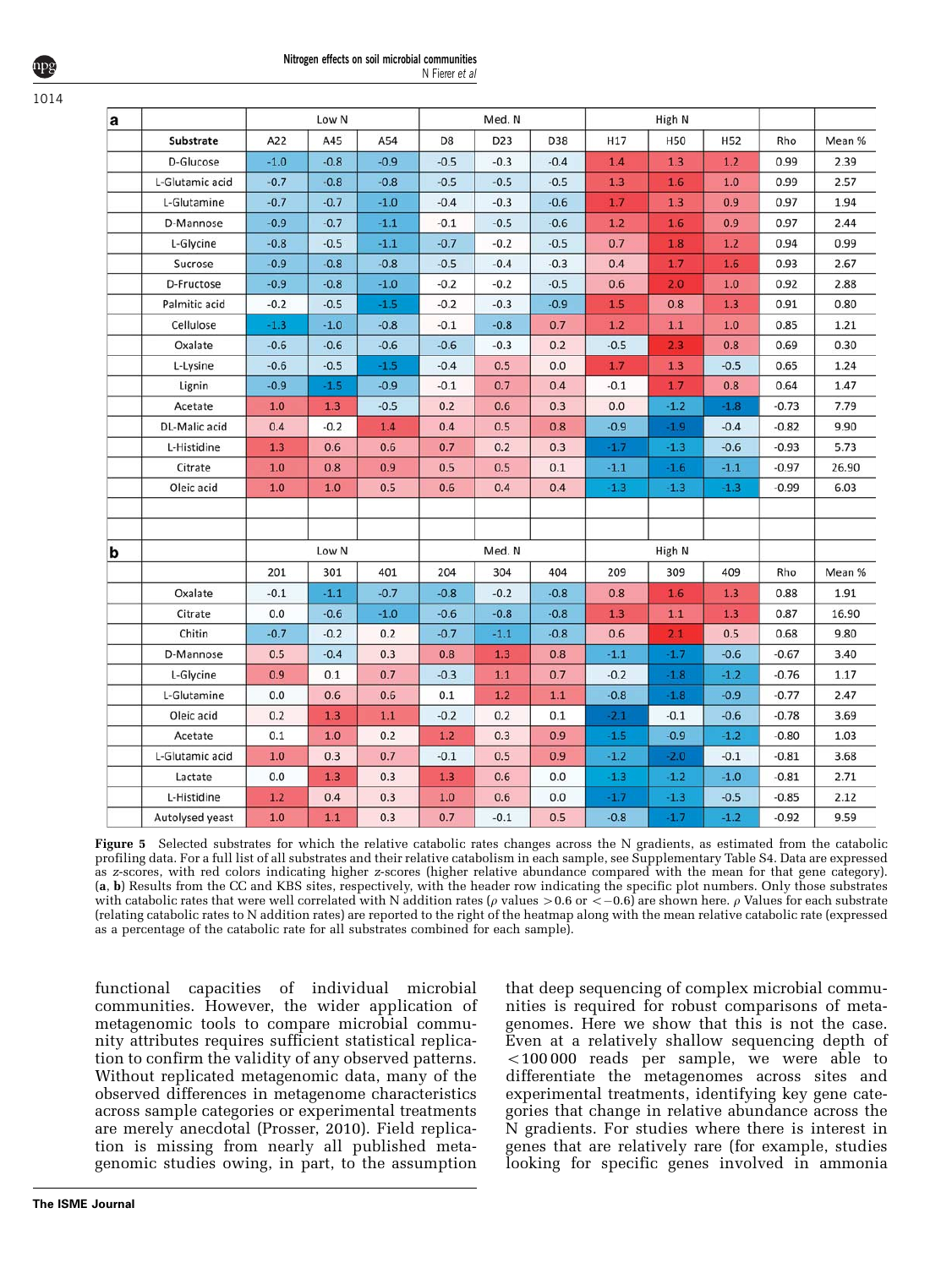oxidation or lignin breakdown) or interest in the detailed phylogenetic structure of the communities, the metagenomic approach used here would be nearly useless as far deeper sequencing would be required to document changes in the relative abundances of relatively rare genes or taxa across samples. However, as has been demonstrated previously for 16S rRNA-based surveys ([Lauber](#page-10-0) et al., [2009\)](#page-10-0), conducting shallower metagenomic analyses on more samples allows us to detect communitylevel ecological patterns and confirm their significance. Indeed, our data suggest that advances in the understanding of whole microbial communities, especially with regards to broadly dispersed physiological functions (such as those involved in general C metabolism), are feasible with relatively shallow and replicated metagenomic assessments.

## Concordance between phylogenetic, metagenomic and functional changes in the communities

All three assays showed significant changes in microbial community characteristics across both the KBS and CC N gradients ([Figure 2](#page-3-0)). Interestingly, the phylogenetic, metagenomic and catabolic responses were significantly correlated with one another in nearly all cases (Table 1), suggesting some degree of correspondence between these very different metrics of microbial community characteristics in how they are impacted by N amendments. However, it is important to note that the phylogenetic and metagenomic shifts were most pronounced at the highest N levels, with the intermediate N addition levels at both sites yielding communities that were not significantly different from the control plots. This observation is surprising because even the intermediate N levels  $(34 \text{ and } 5)$  $101 \text{ kg} \text{ N} \text{ ha}^{-1} \text{ yr}^{-1}$  at CC and KBS, respectively) are higher than most soils likely receive from chronic N deposition in all but the most heavily polluted regions [\(Dentener](#page-9-0) et al., 2006). In addition, these intermediate levels of N did lead to pronounced increases in plant productivity at both sites and changes in plant community composition at CC [\(McSwiney and Robertson, 2005](#page-10-0); [Clark and Tilman,](#page-9-0) [2008\)](#page-9-0), suggesting that, in general, plant communities may be more sensitive to N additions than soil bacterial communities. It is possible that the direct

Table 1 Spearman's correlation ( $\rho$  values), determined via Mantel tests, relating pairwise Unifrac distances (phylogeny) to metagenomic distances to catabolic profile distances

|                               | Cedar<br>Creek | KBS      | Both sites<br>combined |
|-------------------------------|----------------|----------|------------------------|
| Phylogeny, metagenome         | $0.84*$        | $0.48**$ | $0.63*$                |
| Catabolic profile, phylogeny  | $0.73**$       | $0.76**$ | $0.39**$               |
| Catabolic profile, metagenome | $0.78*$        | $0.4***$ | $0.35**$               |

All correlations were significant,  $*P<0.001$ ,  $*P<0.01$ ,  $**P<0.05$ .

Long-term environmental manipulations cannot be used to tease out causation from correlation in microbial composition and functioning. However, such manipulations do provide observations that inform the development and testing of theory and, in this regard, the apparent predictability of the relationships between the phylogenetic and functional community properties found here is intriguing. Indeed, we found that phylogeny is correlated with metagenomic characteristics, suggesting that both phylogenetic and metagenomic information could be used to predict relative shifts in the catabolic characteristics of soil communities. These results add to the growing body of evidence that accurate prediction of how some ecosystem processes will respond to disturbance requires the explicit incorporation of soil microbes into ecosystem models [\(Allison and Martiny, 2008](#page-9-0)). That is, soil microbial communities cannot be assumed to be functionally redundant nor similar. Future work is required to investigate whether relationships between microbial community phylogeny, metagenome and catabolic functioning are generally observed at local scales in response to environmental perturbation and whether these shifts influence ecosystem processes in a manner not predictable from abiotic environmental parameters alone.

As evident from cross-biome [\(Dinsdale](#page-9-0) *et al.*, [2008\)](#page-9-0) and cross-taxon [\(Muegge](#page-10-0) et al., 2011) studies, shifts in the relative abundances of specific lineages generally lead to corresponding shifts in metagenome characteristics. We show that this same pattern holds at local scales in response to environmental perturbation. Our data are consistent with observations that major bacterial groups show coherent ecological and genomic characteristics [\(Philippot](#page-10-0) et al[., 2010](#page-10-0)), and the often strong agreement between 16S rRNA distance and gene content conservation [\(Konstantinidis and Tiedje, 2005\)](#page-10-0) or similarity in functional pathways [\(Chaffron](#page-9-0) *et al.*, 2010). There will obviously be many gene categories for which shifts in relative abundances are not predictable from phylogenetic information (for example, those genes readily transferred horizontally) and we lack basic information on the genomic properties of many soil taxa. However, because metagenomic analyses are not trivial, future studies clearly have to ascertain whether (or in what circumstances) metagenomic sequencing provides 'added value', or if metagenomic shifts could largely be predicted from phylogenetic information. For example, large deviations of measured metagenomes from the baseline prediction generated by 16S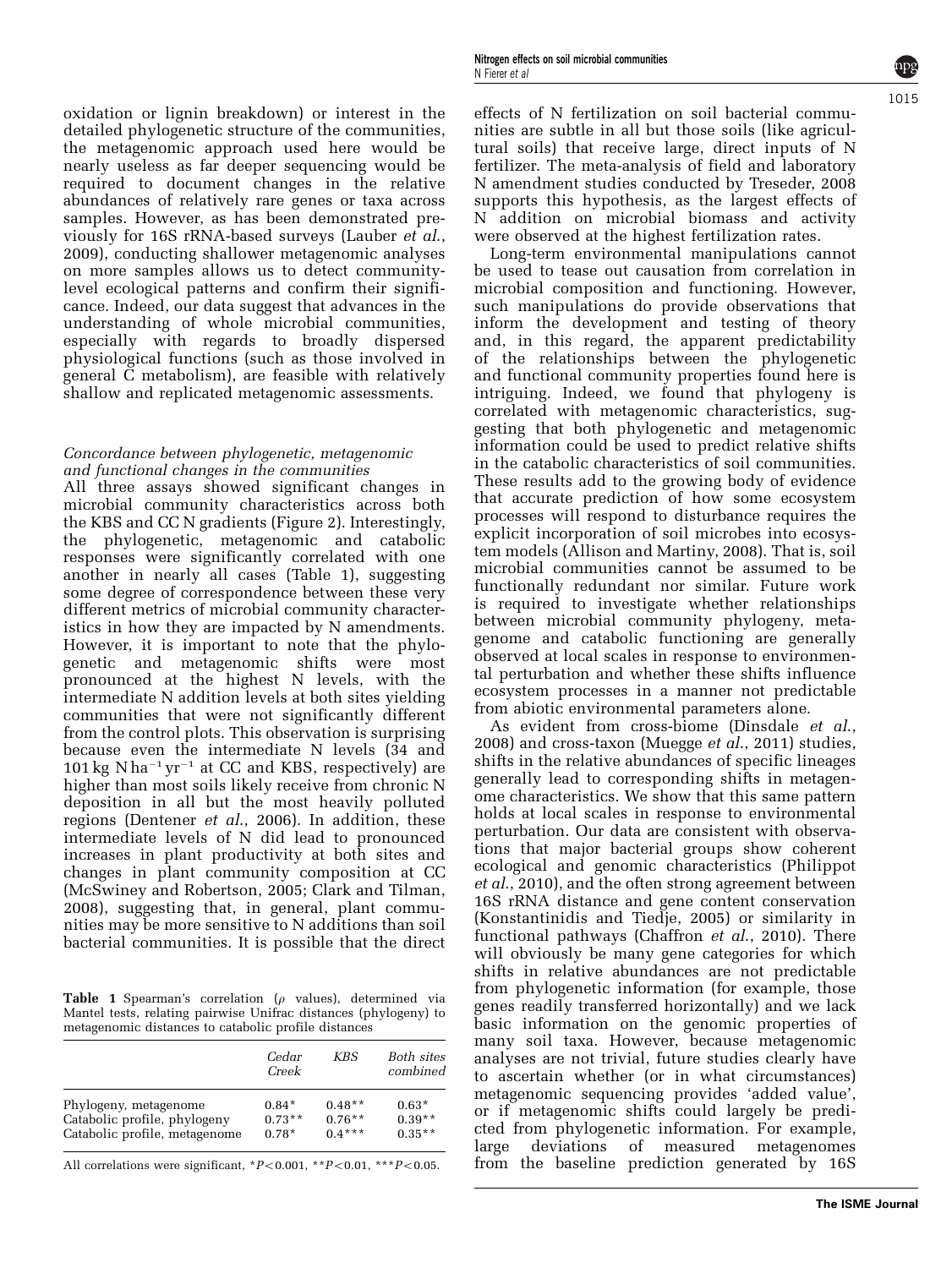<span id="page-9-0"></span>rRNA/reference genome analysis (after appropriate corrections for genome size and phylogenetic distance; [Konstantinidis and Tiedje, 2005;](#page-10-0) Chaffron et al., 2010) might imply ecologically important features of local habitat adaptation.

Possible mechanisms underlying the observed patterns Both the phylogenetic and metagenomic data suggest that the N additions may result in a shift from a more oligotrophic bacterial community to one that is more copiotrophic, just as fertilizer often increases the abundance of r-selected 'weedy' plant species over longer-lived, slower-growing  $K$ -selected plant species [\(Suding](#page-10-0) et al., 2005; Cleland and Harpole, 2010). This overall shift in life-history strategies, with copiotrophic microbes increasing in relative abundance in heavily fertilized soils, may explain the widely observed decrease in soil microbial respiration rates and biomass with added N ([Treseder, 2008](#page-10-0); [Janssens](#page-10-0) et al., 2010; [Liu and](#page-10-0) [Greaver, 2010\)](#page-10-0), even though N additions typically increase both plant productivity and the quality of plant litter inputs to soil (Chapin et al., 1986; [Suding](#page-10-0) et al[., 2005](#page-10-0)). Copiotrophic taxa may be expected to have higher rates of activity per unit biomass, higher turnover rates and higher substrate use efficiencies yielding a smaller standing microbial biomass pool with faster growth rates. However, copiotrophic taxa should also be less likely to access more recalcitrant pools of C [\(Fontaine](#page-10-0) et al., 2004; Fierer et al[., 2007;](#page-10-0) Miki et al[., 2010\)](#page-10-0), reducing overall rates of heterotrophic respiration as the communities preferentially consume more labile substrates over the more recalcitrant organic C substrates that make up the bulk of the soil organic C pool (akin to eating dessert and ignoring the other meal courses) [\(Fontaine and](#page-10-0) [Barot, 2005\)](#page-10-0). This oligotroph–copiotroph switch may complement other hypotheses posed to explain the inhibition of microbial activities with N fertilization, namely the N mining hypothesis (Craine et al., 2007) and the extracellular inhibition hypothesis ([Fog, 1988](#page-10-0); [Sinsabaugh, 2010](#page-10-0)). Of course, the validity of our hypothesis remains undetermined and further studies are required to determine if this presumed oligotroph–copiotroph switch is a more universal response to N additions and if the hypothesis does indeed explain the soil microbial responses to N amendments.

## Acknowledgements

We thank members of the Fierer lab and three anonymous reviewers for valuable comments on previous drafts of this manuscript and Joe Jones at Engencore for his help with the 454 sequencing. We thank the members of the CC LTER, including David Tilman and Linda Kinkel, and the members of KBS LTER, particularly Jay Lennon and Zach Aanderud, for assisting with sample collection. Funding for this work was provided by the Howard Hughes Medical Institute (RK) the National Institutes of Health

(RK), the US Department of Agriculture (NF), the National Science Foundation (NF, RK), the Andrew W Mellon Foundation (NF, MAB) and the US Department of Energy (MAB).

## References

- Allison SD, Martiny JBH. (2008). Resistance, resilience, and redundancy in microbial communities. Proc Natl Acad Sci USA 105: 11512–11519.
- Bates S, Caporaso JG, Walters WA, Knight R, Fierer N. (2011). A global-scale survey of archaeal abundance and diversity in soils. ISME J 5: 908–917.
- Bergmann G, Bates S, Eilers K, Lauber C, Caporaso J, Walters W et al. (2011). The under-recognized dominance of Verrucomicrobia in soil bacterial communities. Soil Biol Biochem 43: 1450–1455.
- Campbell BJ, Polson SW, Hanson TE, Mack MC, Schuur EAG. (2010). The effect of nutrient deposition on bacterial communities in Arctic tundra soil. Environ Microbiol 12: 1842–1854.
- Caporaso JG, Kuczynski J, Stombaugh J, Bittinger K, Bushman FD, Costello EK et al. (2010). QIIME allows analysis of high-throughput community sequencing data. Nat Meth 7: 335–336.
- Chaffron S, Rehrauer H, Pernthaler J, von Mering C. (2010). A global network of coexisting microbes from environmental and whole-genome sequence data. Genome Res 20: 947–959.
- Chapin FS, Vitousek PM, VanCleve K. (1986). The nature of nutrient limitation in plant communities. Am Nat 127: 48–58.
- Clark CM, Cleland EE, Collins SL, Fargione JE, Gough L, Gross KL et al. (2007). Environmental and plant community determinants of species loss following nitrogen enrichment. Ecol Lett 10: 596–607.
- Clark CM, Tilman D. (2008). Loss of plant species after chronic low-level nitrogen deposition to prairie grasslands. Nature 451: 712–715.
- Clarke K, Gorley R. (2006). PRIMER, 6th edn. PRIMER-E Ltd: Plymouth, UK.
- Cleland EE, Harpole WS. (2010). Nitrogen enrichment and plant communities. Annals New York Acad Sci 1195: 46–61.
- Craine JM, Morrow C, Fierer N. (2007). Microbial nitrogen limitation increases decomposition. Ecology 88: 2105–2113.
- Davis KER, Sangwan P, Janssen PH. (2011). Acidobacteria, Rubrobacteridae and Chloroflexi are abundant among very slow-growing and mini-colony-forming soil bacteria. Environ Microbiol 13: 798–805.
- Degens BP, Schipper LA, Sparling GP, Vojvodic-Vukovic M. (2000). Decreases in organic C reserves in soils can reduce the catabolic diversity of soil microbial communities. Soil Biol Biochem 32: 189–196.
- Degens BP, Vojvodic-Vukovic M. (1999). A sampling strategy to assess the effects of land use on microbial functional diversity in soils. Aus J Soil Res 37: 593-601.
- Dentener F, Drevet J, Lamarque JF, Bey I, Eickhout B, Fiore AM et al. (2006). Nitrogen and sulfur deposition on regional and global scales: a multimodel evaluation. Global Biogeochem Cycle 20: GB4003.
- Dinsdale EA, Edwards RA, Hall D, Angly F, Breitbart M, Brulc JM et al. (2008). Functional metagenomic profiling of nine biomes. Nature 452: 629–632.